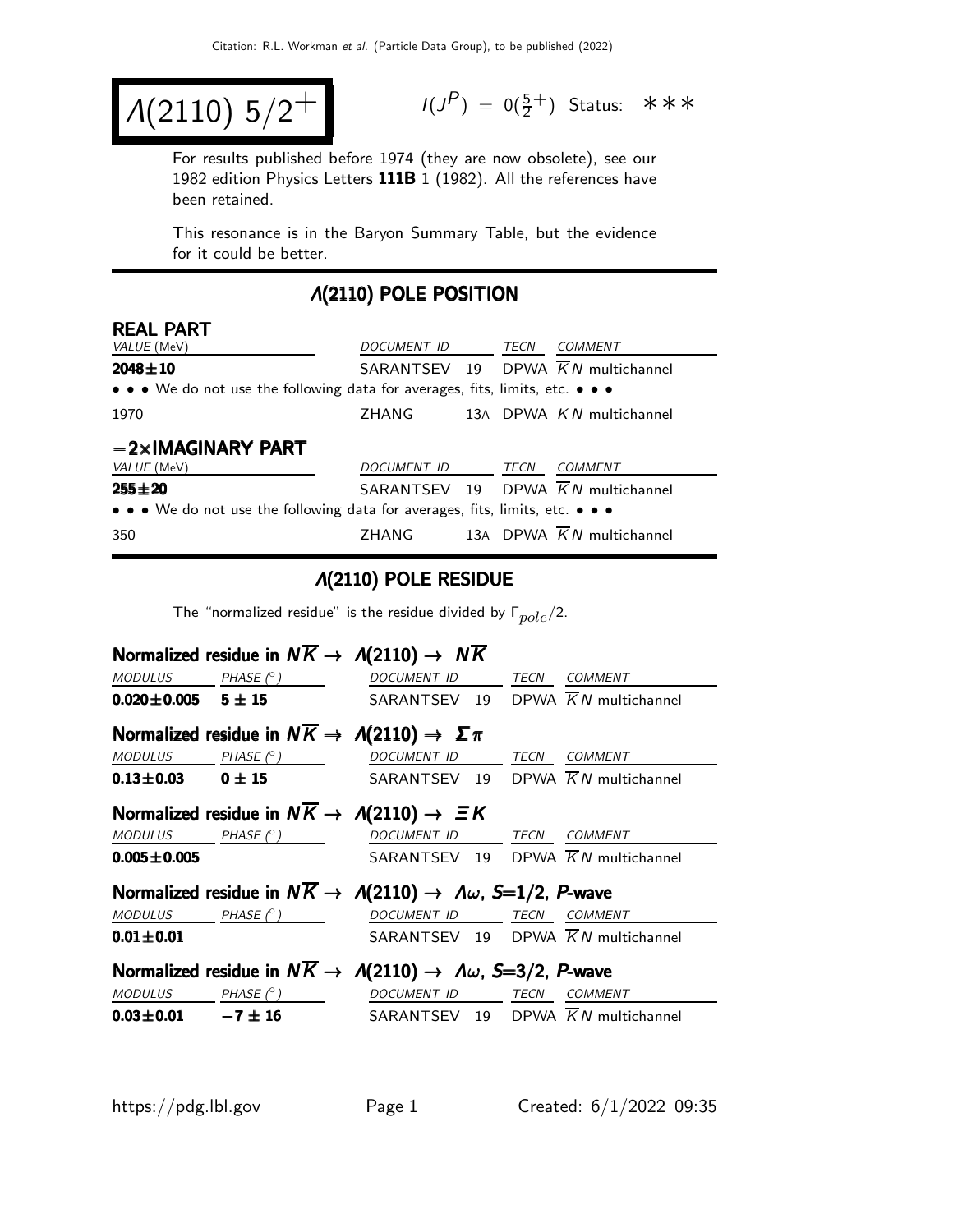|                 |                  | Normalized residue in $N\overline{K} \to \Lambda(2110) \to \Lambda \omega$ , S=3/2, F-wave |                     |
|-----------------|------------------|--------------------------------------------------------------------------------------------|---------------------|
| <i>MODULUS</i>  | PHASE $(^\circ)$ | DOCUMENT ID                                                                                | <i>TECN COMMENT</i> |
| $0.01 \pm 0.01$ |                  | SARANTSEV 19 DPWA $\overline{K}N$ multichannel                                             |                     |

# Λ(2110) MASS

| VALUE (MeV)                                                                   | DOCUMENT ID                                                  | TECN | <b>COMMENT</b>                                 |
|-------------------------------------------------------------------------------|--------------------------------------------------------------|------|------------------------------------------------|
| 2050 to 2130 (≈ 2090) OUR ESTIMATE                                            |                                                              |      |                                                |
| $2086 + 12$                                                                   |                                                              |      | SARANTSEV 19 DPWA $\overline{K}N$ multichannel |
| $2036 \pm 13$                                                                 | ZHANG                                                        |      | 13A DPWA $\overline{K}N$ multichannel          |
| $2092 + 25$                                                                   | GOPAL 80                                                     |      | DPWA $\overline{K}N \rightarrow \overline{K}N$ |
| $2125 + 25$                                                                   | CAMERON                                                      |      | 78B DPWA $K^- p \rightarrow N \overline{K}^*$  |
| $2106 + 50$                                                                   | DEBELLEFON 78 DPWA $\overline{K}N \rightarrow \overline{K}N$ |      |                                                |
| $2140 + 20$                                                                   | DEBELLEFON 77 DPWA $K^- p \to \Sigma \pi$                    |      |                                                |
| $2100 + 50$                                                                   | GOPAL                                                        |      | 77 DPWA $\overline{K}N$ multichannel           |
| $2112+7$                                                                      | KANE 74                                                      |      | DPWA $K^- p \to \Sigma \pi$                    |
| • • • We do not use the following data for averages, fits, limits, etc. • • • |                                                              |      |                                                |
| 2137                                                                          | BACCARI 77 DPWA $K^- p \to \Lambda \omega$                   |      |                                                |
| 2103                                                                          | $^1$ NAKKASYAN 75 DPWA $K^ p \rightarrow A\omega$            |      |                                                |
|                                                                               |                                                              |      |                                                |

# Λ(2110) WIDTH

| VALUE (MeV)                                                                   | DOCUMENT ID                                                  |    | <b>TECN</b><br><b>COMMENT</b>                  |  |
|-------------------------------------------------------------------------------|--------------------------------------------------------------|----|------------------------------------------------|--|
| 200 to 300 (≈ 250) OUR ESTIMATE                                               |                                                              |    |                                                |  |
| $274 \pm 25$                                                                  | SARANTSEV                                                    |    | 19 DPWA $\overline{K}N$ multichannel           |  |
| $400 \pm 38$                                                                  | ZHANG                                                        |    | 13A DPWA $\overline{K}N$ multichannel          |  |
| $245 + 25$                                                                    | GOPAL                                                        | 80 | DPWA $\overline{K}N \rightarrow \overline{K}N$ |  |
| $160 + 30$                                                                    | CAMERON                                                      |    | 78B DPWA $K^- p \rightarrow N \overline{K}^*$  |  |
| $251 \pm 50$                                                                  | DEBELLEFON 78 DPWA $\overline{K}N \rightarrow \overline{K}N$ |    |                                                |  |
| $140 + 20$                                                                    | DEBELLEFON 77 DPWA $K^- p \to \Sigma \pi$                    |    |                                                |  |
| $200 + 50$                                                                    | GOPAL                                                        |    | 77 DPWA $\overline{K}N$ multichannel           |  |
| $190 + 30$                                                                    | KANE                                                         |    | 74 DPWA $K^- p \to \Sigma \pi$                 |  |
| • • • We do not use the following data for averages, fits, limits, etc. • • • |                                                              |    |                                                |  |
| 132                                                                           | BACCARI 77 DPWA $K^- p \to \Lambda \omega$                   |    |                                                |  |
| 391                                                                           | $^1$ NAKKASYAN 75 DPWA $K^ p \rightarrow A \omega$           |    |                                                |  |

# Λ(2110) DECAY MODES

|              | Mode                                        | Fraction $(\Gamma_i/\Gamma)$ |
|--------------|---------------------------------------------|------------------------------|
| $\Gamma_1$   | N K                                         | $5 - 25 \%$                  |
|              | $\Gamma_2 \quad \Sigma \pi$                 | $10 - 40 \%$                 |
| $\Gamma_{3}$ | $\Lambda \omega$                            | seen                         |
|              | $\Gamma_4$ $\Lambda \omega$ , S=1/2, P-wave |                              |
|              | $\Gamma_5$ $\Lambda \omega$ , S=3/2, P-wave | $(5.0 \pm 2.0)$ %            |
|              | $\Gamma_6$ $\Lambda \omega$ , S=3/2, F-wave |                              |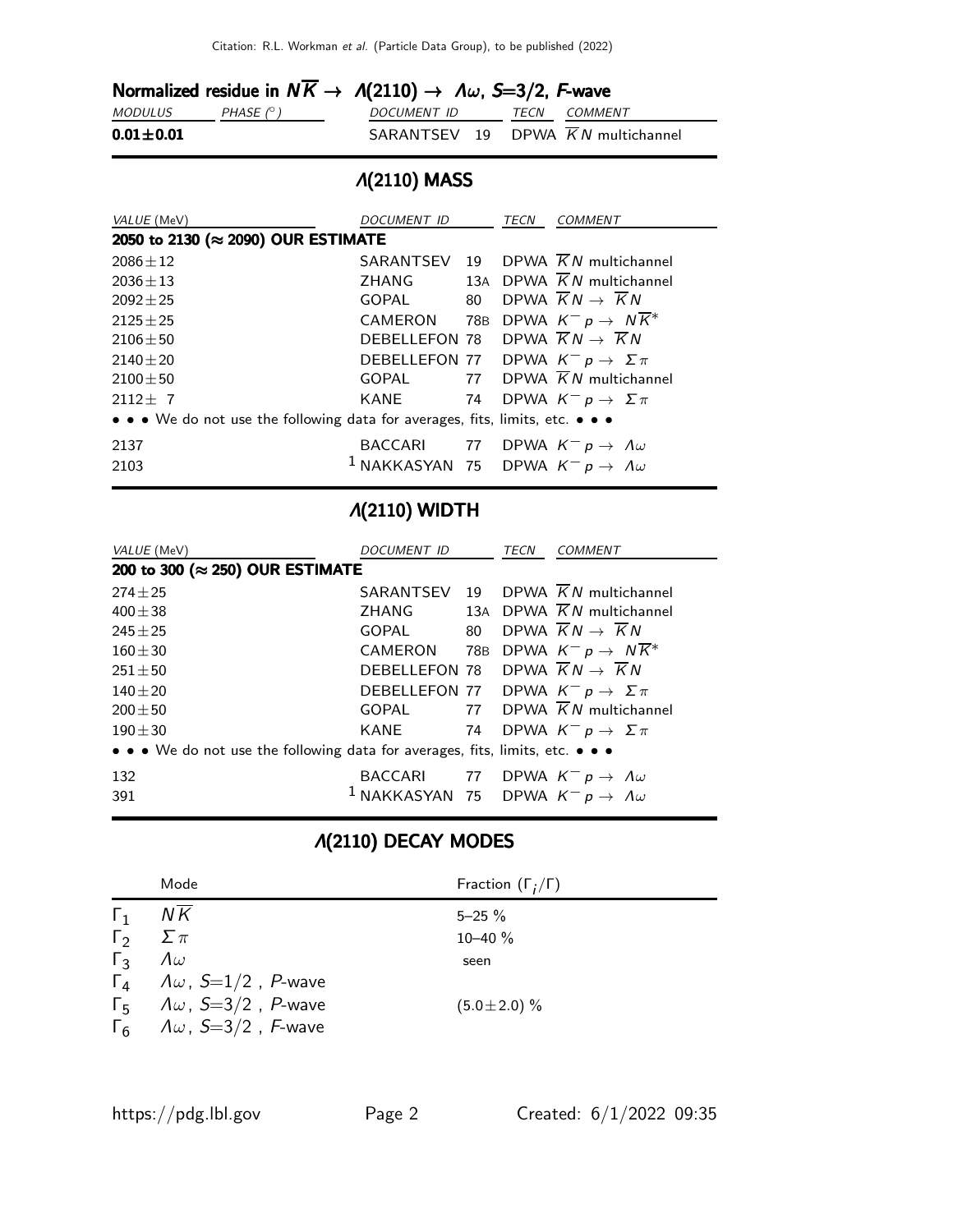| Г7                     | $\Xi K$                               |              |  |
|------------------------|---------------------------------------|--------------|--|
| $\mathsf{L}^8$         | $\Sigma(1385)\pi$                     | seen         |  |
| Γg                     | $\Sigma(1385)\pi$ , P-wave            |              |  |
| $\Gamma_{10}$          | $N\overline{K}$ <sup>*</sup> (892)    | $10 - 60 \%$ |  |
| $\mathsf{\Gamma}_{11}$ | $N\overline{K}$ *(892), S=1/2         |              |  |
| $\Gamma_{12}$          | $N\overline{K}$ *(892), S=3/2, P-wave |              |  |
|                        |                                       |              |  |

### Λ(2110) BRANCHING RATIOS

See "Sign conventions for resonance couplings" in the Note on  $\Lambda$  and  $\Sigma$ Resonances.

| $\Gamma(NK)/\Gamma_{\rm total}$                                                                                                   |                            |     |      |                                                | $\Gamma_1/\Gamma$ |
|-----------------------------------------------------------------------------------------------------------------------------------|----------------------------|-----|------|------------------------------------------------|-------------------|
| <b>VALUE</b>                                                                                                                      | DOCUMENT ID                |     |      | TECN COMMENT                                   |                   |
| 0.05 to 0.25 OUR ESTIMATE                                                                                                         |                            |     |      |                                                |                   |
| $0.020 \pm 0.005$                                                                                                                 | SARANTSEV                  | 19  |      | DPWA $\overline{K}N$ multichannel              |                   |
| $0.083 \pm 0.005$                                                                                                                 | ZHANG                      | 13A |      | DPWA $\overline{K}N$ multichannel              |                   |
| $0.07 \pm 0.03$                                                                                                                   | <b>GOPAL</b>               | 80  |      | DPWA $\overline{K}N \rightarrow \overline{K}N$ |                   |
| $0.27 \pm 0.06$                                                                                                                   | <sup>2</sup> DEBELLEFON 78 |     |      | DPWA $\overline{K}N \rightarrow \overline{K}N$ |                   |
| • • • We do not use the following data for averages, fits, limits, etc. • • •                                                     |                            |     |      |                                                |                   |
| $0.07 \pm 0.03$                                                                                                                   | <b>GOPAL</b>               | 77  |      | DPWA See GOPAL 80                              |                   |
| $\Gamma(\Sigma \pi)/\Gamma_{\rm total}$                                                                                           |                            |     |      |                                                | $\Gamma_2/\Gamma$ |
| <b>VALUE</b>                                                                                                                      | <b>DOCUMENT ID</b>         |     |      | TECN COMMENT                                   |                   |
| $0.88 \pm 0.20$                                                                                                                   | SARANTSEV                  | 19  |      | DPWA $\overline{K}N$ multichannel              |                   |
| $\Gamma(\varLambda\omega$ , S=1/2 , P-wave)/ $\Gamma_{\rm total}$                                                                 |                            |     |      |                                                | $\Gamma_4/\Gamma$ |
| VALUE                                                                                                                             | DOCUMENT ID                |     |      | TECN COMMENT                                   |                   |
| < 0.01                                                                                                                            | SARANTSEV 19               |     |      | DPWA $\overline{K}N$ multichannel              |                   |
| $\Gamma(\Lambda\omega$ , S=3/2, P-wave)/ $\Gamma_{\rm total}$                                                                     |                            |     |      |                                                | $\Gamma_5/\Gamma$ |
| VALUE                                                                                                                             | DOCUMENT ID                |     |      | TECN COMMENT                                   |                   |
| $0.05 \pm 0.02$                                                                                                                   | SARANTSEV                  | 19  |      | DPWA $\overline{K}N$ multichannel              |                   |
| $\Gamma(\Lambda\omega$ , S=3/2 , F-wave)/ $\Gamma_{\rm total}$                                                                    |                            |     |      |                                                | $\Gamma_6/\Gamma$ |
| VALUE                                                                                                                             | DOCUMENT ID                |     | TECN | <b>COMMENT</b>                                 |                   |
| ${<}0.01$                                                                                                                         | SARANTSEV                  | 19  |      | DPWA $\overline{K}N$ multichannel              |                   |
| $\Gamma(\equiv K)/\Gamma_{\rm total}$                                                                                             |                            |     |      |                                                | $\Gamma_7/\Gamma$ |
| VALUE                                                                                                                             | <b>DOCUMENT ID</b>         |     |      | TECN COMMENT                                   |                   |
| $\sim 0$                                                                                                                          | SARANTSEV 19               |     |      | DPWA $\overline{K}N$ multichannel              |                   |
| $\left(\Gamma_{i}\Gamma_{f}\right)^{1/2}/\Gamma_{\rm total}$ in $N\overline{K}\rightarrow\varLambda(2110)\rightarrow\varSigma\pi$ |                            |     |      | $(\Gamma_1 \Gamma_2)^{\frac{1}{2}} / \Gamma$   |                   |
| <b>VALUE</b>                                                                                                                      | DOCUMENT ID TECN COMMENT   |     |      |                                                |                   |
| $+0.04 \pm 0.01$                                                                                                                  | ZHANG                      |     |      | 13A DPWA Multichannel                          |                   |
| $+0.14 \pm 0.01$                                                                                                                  | DEBELLEFON 77              |     |      | DPWA $K^- p \rightarrow \Sigma \pi$            |                   |
| $+0.20 \pm 0.03$                                                                                                                  | <b>KANE</b>                | 74  |      | DPWA $K^- p \rightarrow \Sigma \pi$            |                   |
| • • • We do not use the following data for averages, fits, limits, etc. • • •                                                     |                            |     |      |                                                |                   |
| $+0.10 \pm 0.03$                                                                                                                  | <b>GOPAL</b>               | 77  |      | DPWA $\overline{K}N$ multichannel              |                   |
| https://pdg.lbl.gov                                                                                                               | Page 3                     |     |      | Created: 6/1/2022 09:35                        |                   |